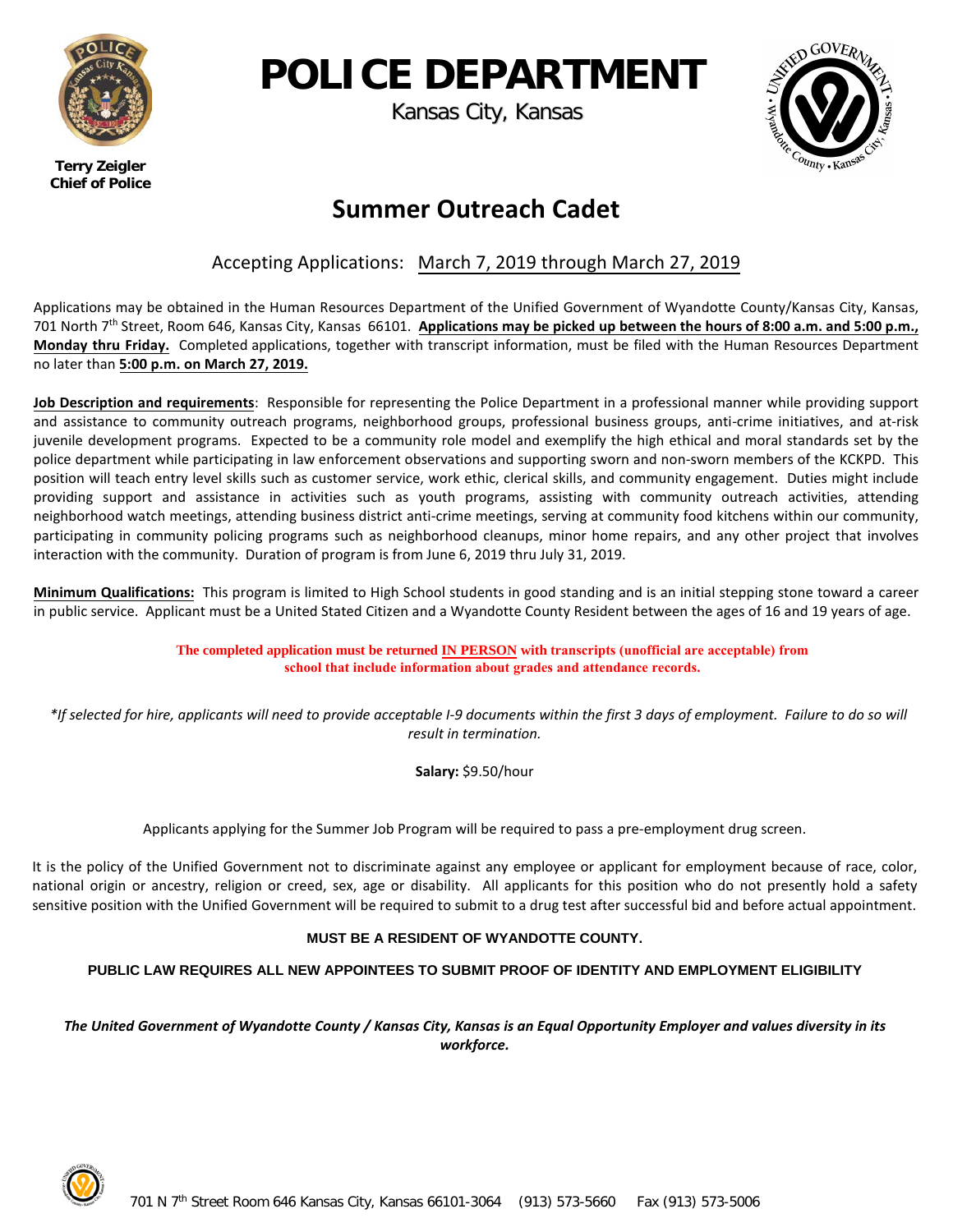| <b>APPLICATION FOR KCKPD SUMMER EMPLOYMENT</b><br><b>UNIFIED GOVERNMENT OF</b><br>WYANDOTTE COUNTY/KANSAS CITY, KANSAS<br><b>Human Resources</b><br>701 North Seventh Street, Suite 646<br>Kansas City, Kansas 66101-3064<br>(913) 573-5660 • www.wycokck.org • (913) 573-5688 (Job Line) |                                   |            |  |  |  |  |  |  |
|-------------------------------------------------------------------------------------------------------------------------------------------------------------------------------------------------------------------------------------------------------------------------------------------|-----------------------------------|------------|--|--|--|--|--|--|
| <b>PLEASE PRINT</b>                                                                                                                                                                                                                                                                       |                                   |            |  |  |  |  |  |  |
| Name:<br>(Last)                                                                                                                                                                                                                                                                           | (First)                           | (M.I.)     |  |  |  |  |  |  |
| Other name under which you have worked:                                                                                                                                                                                                                                                   |                                   |            |  |  |  |  |  |  |
| <b>Current Address:</b><br>(Number and Street)                                                                                                                                                                                                                                            |                                   |            |  |  |  |  |  |  |
| (City)                                                                                                                                                                                                                                                                                    | (State)                           | (Zip Code) |  |  |  |  |  |  |
| Phone: $(\_\_\_\_\_\_\$                                                                                                                                                                                                                                                                   | <b>Alternate Phone: (</b>         |            |  |  |  |  |  |  |
| Date: $\qquad \qquad$                                                                                                                                                                                                                                                                     |                                   |            |  |  |  |  |  |  |
| <b>Position Desired: KCKPD Summer Job Program</b>                                                                                                                                                                                                                                         |                                   |            |  |  |  |  |  |  |
| <b>Driver's License No:</b><br>(If required by position)                                                                                                                                                                                                                                  | State:<br><b>Expiration Date:</b> |            |  |  |  |  |  |  |
| <b>Social Security No.:</b>                                                                                                                                                                                                                                                               |                                   |            |  |  |  |  |  |  |

#### **APPLICANT'S CERTIFICATION AND AGREEMENT – PLEASE READ CAREFULLY**

**The information I have supplied is true and correct to the best of my knowledge. I agree that all statements I have made herein are subject to investigation and confirmation by the Unified Government. I understand that any falsifications, misrepresentations, or omissions of fact may preclude or result in withdrawal of an offer of employment or may result in discharge from employment if I am already employed.**

**I agree that the Unified Government may verify the information I have given relating to my background. I authorize any current or former employer, educational institution, or other person or entity to disclose any information relating to my background, other than information whose disclosure would be expressly prohibited by statute, and release any current or former employer, educational institution, or other person or entity who discloses such information from any and all liability for making such disclosure.**

**I understand that any offer of employment made to me will be subject to my passing a physical examination and drug screen prior to beginning employment.**

**I further understand that, if employed by the Unified Government, I must be a resident of Wyandotte County, Kansas or be willing to relocate within twelve months of the date of hire.** 

**Applicant Signature Date**

**\_\_\_\_\_\_\_\_\_\_\_\_\_\_\_\_\_\_\_\_\_\_\_\_\_\_\_\_\_\_** \_\_\_\_\_\_\_\_\_\_\_\_

**The Unified Government of Wyandotte County/Kansas City, Kansas is an equal opportunity employer and will ensure that all applicants are considered for hire without regard to race, color, religion, national origin, sex, age disability, or veteran status.**